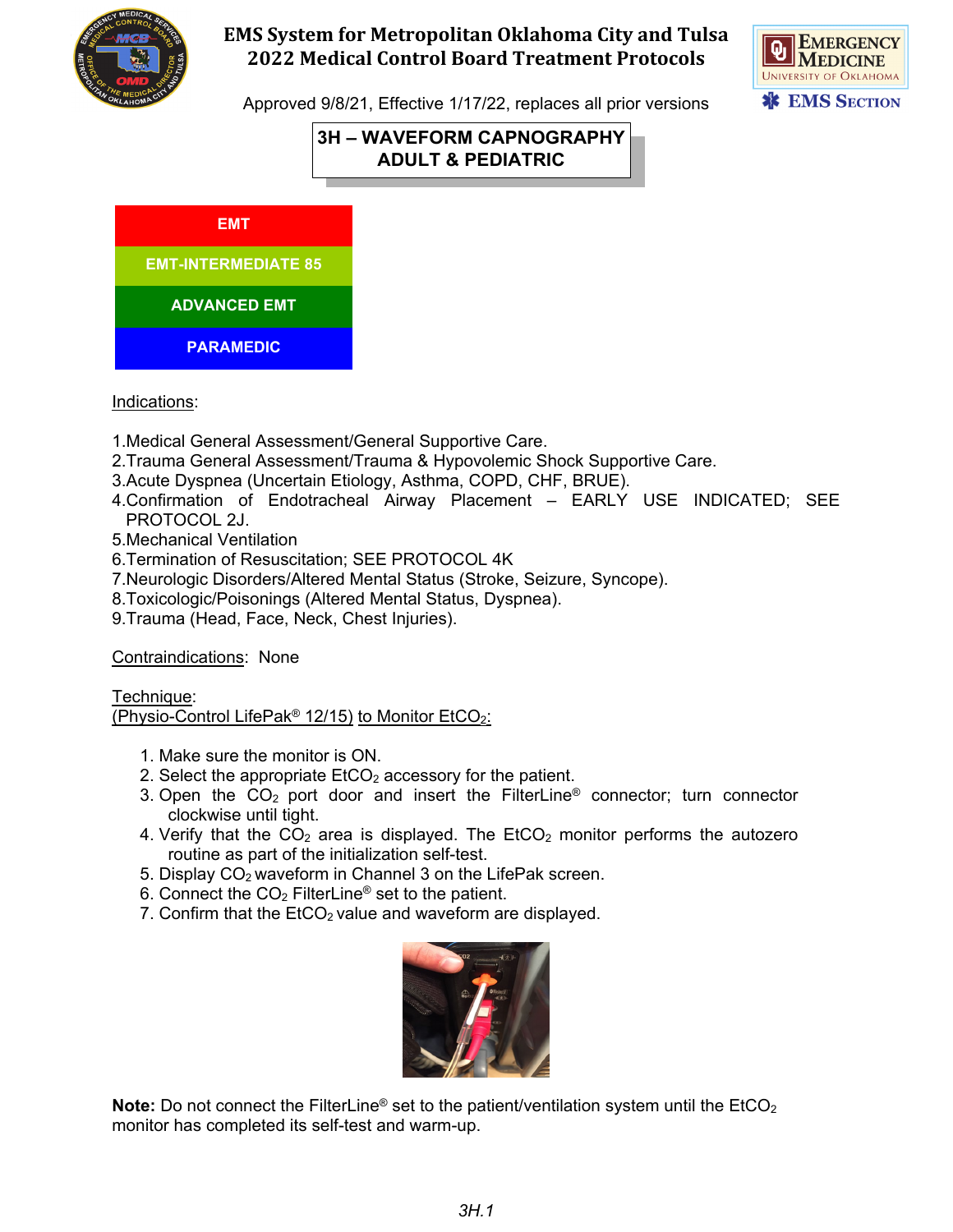



Approved 9/8/21, Effective 1/17/22, replaces all prior versions

## **PROTOCOL 3H: Waveform capnography – Adult & Pediatric, cont.**

Critical Comment:

When CO<sub>2</sub> is **NOT** detected, four factors must be quickly assessed:

- 1. Loss of airway apnea? esophageal endotracheal tube placement/migration? obstruction?
- 2. Circulatory collapse cardiac arrest? massive pulmonary embolism? exsanguination?
- 3. Equipment failure disconnected or malfunctioning bag-valve or ventilator?
- 4. Adjust EtCO2 scale to 0-20 and print 6 second strip to verify waveform capnography.

### Interpreting Capnography:

The figure below shows a normal capnography waveform display. There are 4 phases of the waveform that require analysis. The flat **A** – **B** baseline segment (Respiratory Baseline) represents the beginning of exhalation of  $CO<sub>2</sub>$  – free gas that is contained in dead space from the conduction airways (trachea, bronchi). This value normally is zero. The **B** – **C** segment (Expiratory Upstroke), a sharp rise, represents exhalation of a mixture of dead space gases and alveolar gases. The **C** – **D** segment represents the alveolar plateau, characterized by exhalation of mostly alveolar gas. Point **D** is the end-tidal (EtCO<sub>2</sub>) value that is recorded and displayed by the monitor, (peak concentration of  $CO<sub>2</sub>$ occurring at the end of expiration). The **D** – **E** segment (Inspiratory Downstroke), a sharp fall, reflects the inhalation of gases that are  $CO<sub>2</sub> -$  free (room air or supplemental oxygen). Alterations of the normal capnograph or  $ECO<sub>2</sub>$  values are the result of changes in metabolism, circulation, ventilation, or equipment function.

A normal range for EtCO<sub>2</sub> is **35 – 45 mmHg**, similar to the range of CO<sub>2</sub> in arterial blood.

Normal Waveform:

Normal Capnography Waveform

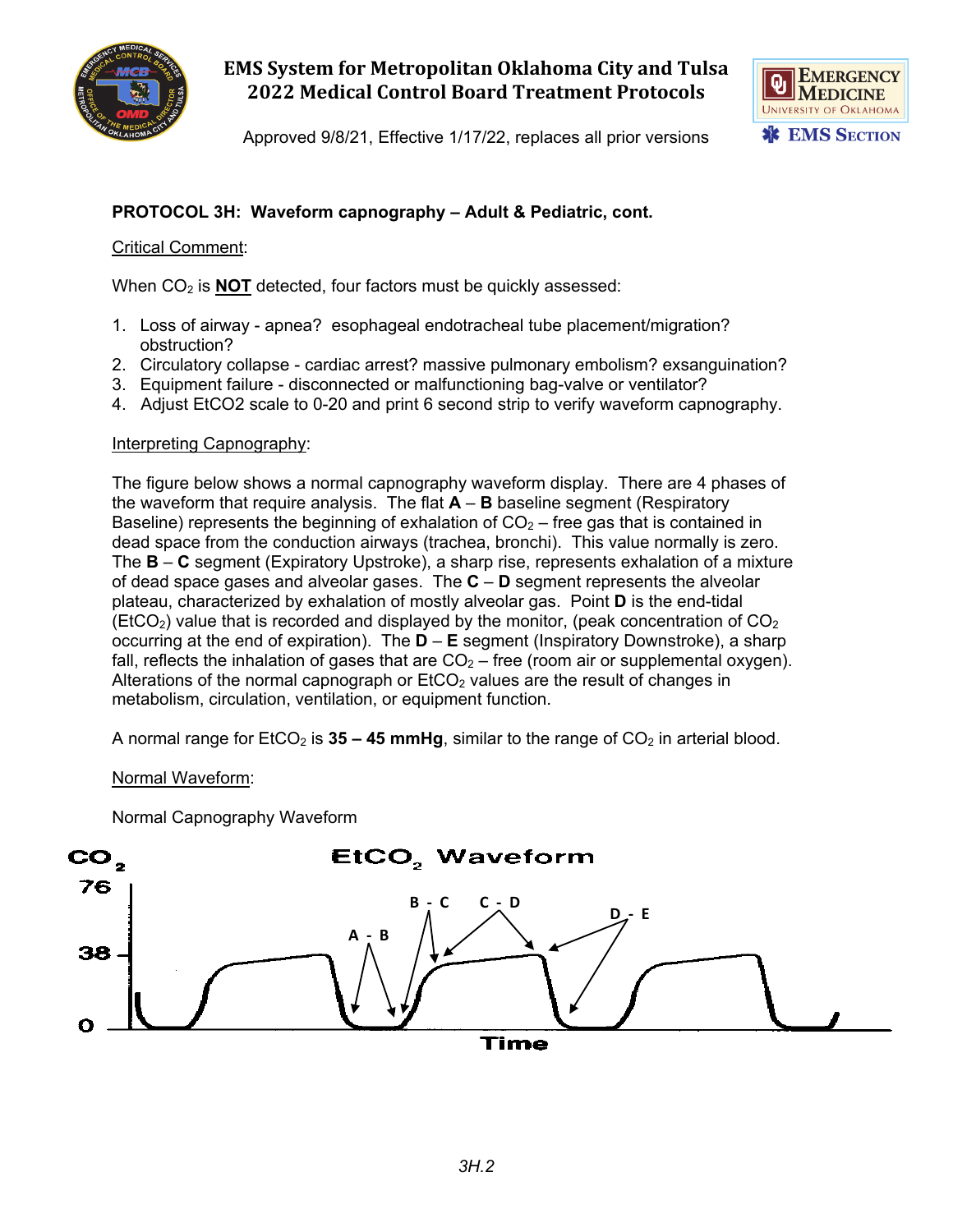



Approved 9/8/21, Effective 1/17/22, replaces all prior versions

## **PROTOCOL 3H: Waveform capnography – Adult & Pediatric, cont.**

### Abnormal Waveforms:



Possible Causes:

### **1.Endotracheal tube in esophagus.**

### **2.Apnea.**

- 3.Endotracheal tube or supraglottic not connected to capnography detector.
- 4.Total obstruction/mucus plugging.
- 5.Capnography malfunction if abnormal waveform persists with change in capnography adaptor, the endotracheal tube or supraglottic MUST be withdrawn and intubation or supraglottic placement reattempted.

#### Sustained low ETCO<sub>2</sub> with good alveolar plateau:



Possible Causes:

- 1. Hyperventilation (due to underlying illness/injury or excessive assisted ventilations).
- 2. Hypothermia (Decrease in Metabolism).



Possible causes:

- 1. Bronchospasm of asthma or COPD exacerbation.
- 2. Incomplete obstruction/mucus plugging.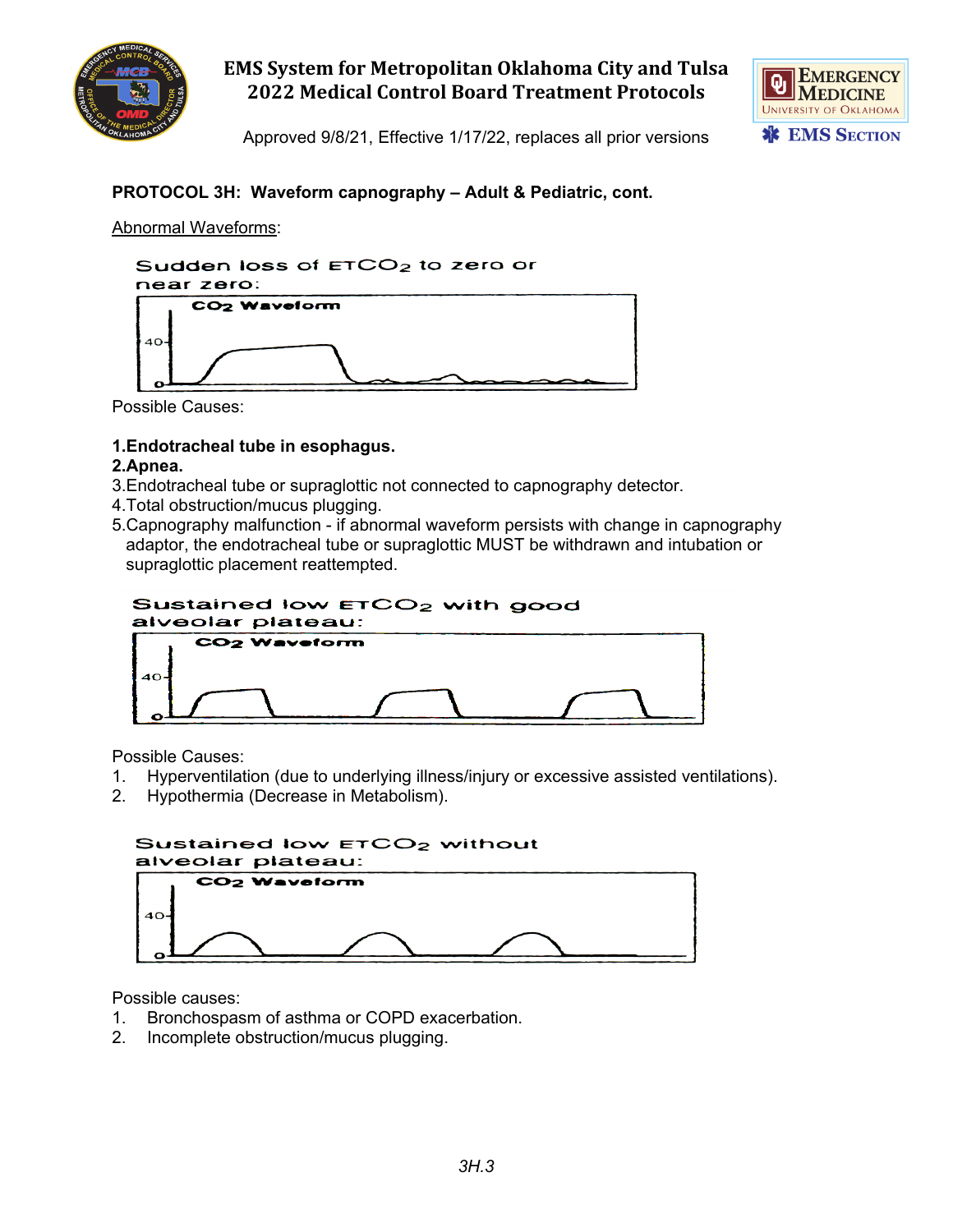



Approved 9/8/21, Effective 1/17/22, replaces all prior versions

## **PROTOCOL 3H: Waveform capnography – Adult & Pediatric, cont.**

### Abnormal Waveforms:



Possible causes:

- 1. Hypoventilation (due to underlying illness/injury or inadequate assisted ventilations).
- 2. Hyperthermia, pain, shivering (Increase in Metabolism).



Possible causes:

- 1. Hypoventilation (due to underlying illness/injury or inadequate assisted ventilations).
- 2. Rising body temperature, increasing pain (Increasing Metabolism).

# Exponential decrease in  $ETCO<sub>2</sub>$ :



Possible causes:

- 1. Cardiopulmonary arrest.
- 2. Pulmonary embolism.
- 3. Sudden hypotension, massive blood loss, cardiopulmonary bypass.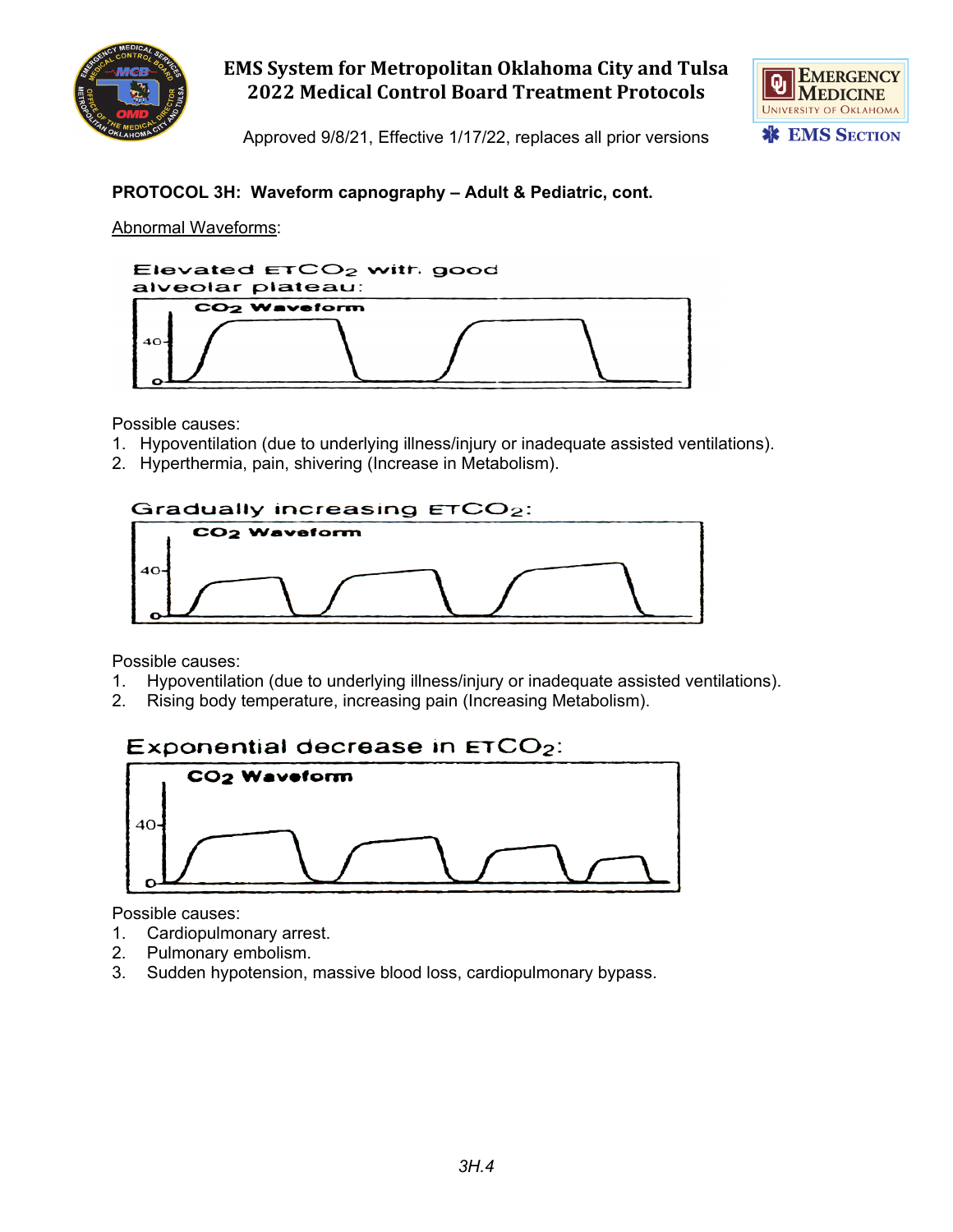



Approved 9/8/21, Effective 1/17/22, replaces all prior versions

## **PROTOCOL 3H: Waveform capnography – Adult & Pediatric, cont.**

Abnormal Waveforms:



Cardiogenic oscillations are caused by changes in thoracic volume secondary to expansion and contraction of the myocardium with each heartbeat. They are usually seen in patients with small tidal volumes and slow respiratory rates, and are of little physiologic consequence.



Spontaneous breathing efforts may be evident on the CO2 waveform display. The patient on the top demonstrates poorer quality spontaneous breathing effort than the patient on the bottom.